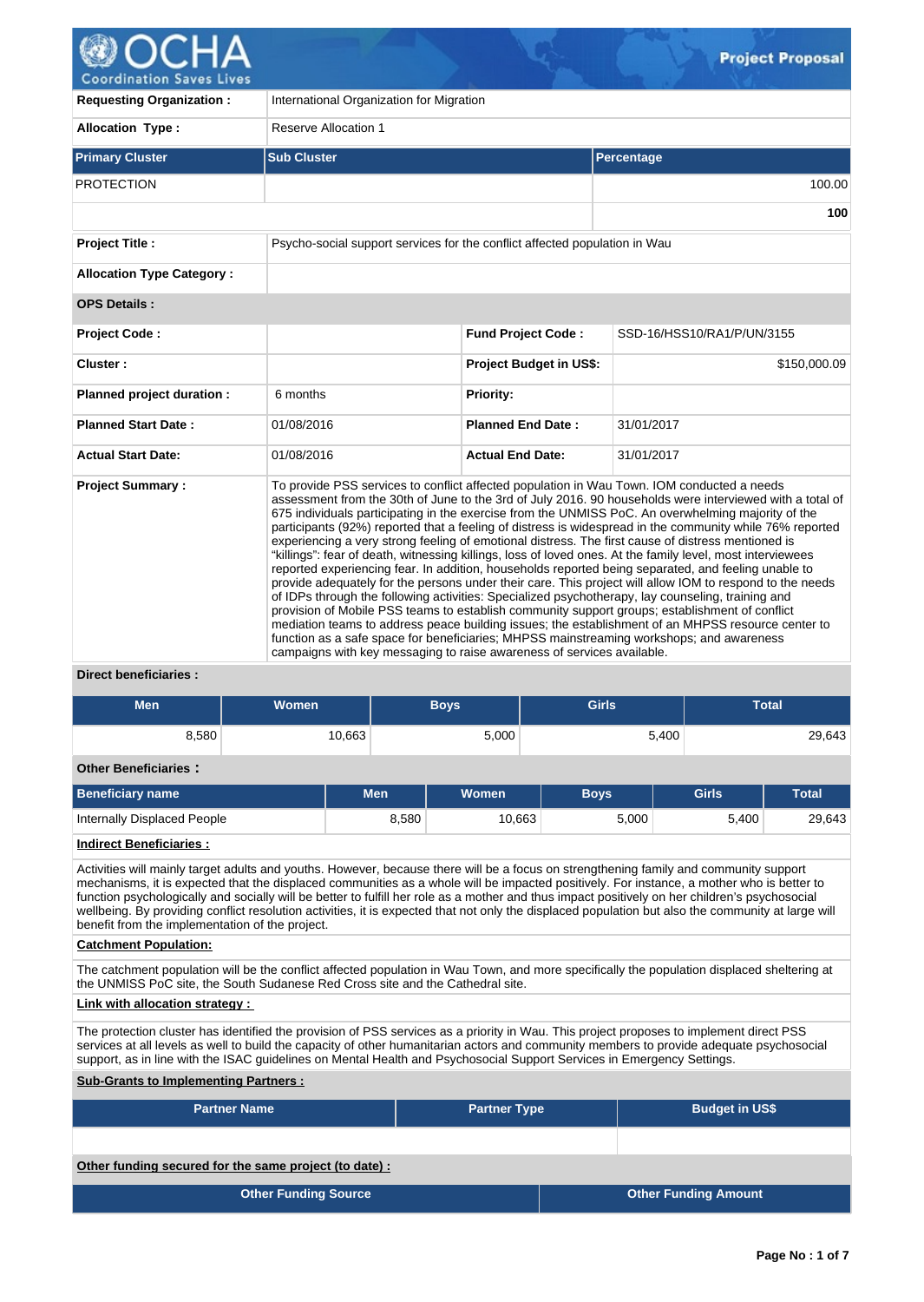# **Organization focal point :**

| <b>Name</b>    | <b>Title</b>                       | <b>Email</b>      | l Phone              |
|----------------|------------------------------------|-------------------|----------------------|
| Kelsi Kriitmaa | <b>Health Programme</b><br>manager | kkriitmaa@iom.int | +211 (0) 922 406 631 |
| lain McLellan  | Programme Support<br>Officer       | imclellan@iom.int | +211920885985        |
| Jennifer Pro   | Programme Support<br>Coordinator   | jpro@iom.int      | +211 920 885 988     |

# **BACKGROUND**

# **1. Humanitarian context analysis**

In June, increasing violence and related displacements were reported in the Wau State, while the affected populations had very little access to services. Assessment from the ICWG mission on the 8-9 June highlighted needs for community based psychosocial support, including the need to deploy a psychosocial specialist for a mission to develop capacity of local actors. Reports of targeted abuse, torture, detention, killings and widespread use of sexual violence continue; it is estimated that there are over 854 incidents of GBV in locations assessed. On the weekend of the 24-25th of June, the conflict escalated in Wau Town sparking another wave of displacements in more than 7 sites in Wau Town. Tens of thousands civilians sought refuge by the UNMISS base and in other locations such as churches and schools. More left to hide in the bushes. Some civilians have since returned from the bushes to Wau Town to seek protection and access to services. There are currently 25,000 IDPs in the UNMISS PoC sites, 13,123 at the Cathedral and 3,023 at the South Sudanese Red Cross sites in Wau Town. The escalation of conflict was particularly violent, with deliberate targeting of civilians and numerous reports of killings, and human rights violations. The situation remains very tense to this day.

# **2. Needs assessment**

IOM conducted a needs assessment from the 30th of June to the 3rd of July. 90 households were interviewed with a total of 675 individuals participating in the exercise from the UNMISS PoC. An overwhelming majority of the participants (92%) reported that a feeling of distress is widespread in the community while 76% reported experiencing a very strong feeling of emotional distress. The first cause of distress mentioned is "killings": fear of death, witnessing killings, loss of loved ones. At the family level, most interviewees reported experiencing fear. In addition, households reported being separated, and feeling unable to provide adequately for the persons under their care. At a community level, insecurity and fear of renewed violence is reported as the main issue causing distress. At an individual, family and community level, results indicate a feeling of being overwhelmed. The majority of respondents reported not knowing how to cope with the situation, or what to do help improve their psychosocial wellbeing. The majority of distress indicators spontaneously reported were sleeping problems, tiredness, anxiety and aggressiveness/anger. The main coping mechanism appeared to be through prayers, with collective prayers being organized on a regular basis in the site. To the question "what could be organized at a community level to enhance psychosocial wellbeing?" participants expressed the need for religious centers, organization of recreational activities and youth groups. In addition, the need to create of "peace cooperatives" was mentioned. A majority of the respondents (78%) reported that a space to share feelings would be useful. The assessment seems to indicate that PSS activities should focus on enabling families and the community to cope with feelings of being overwhelmed and fear. Families are struggling to be able to provide support to their members. Participants explained that they do not their neighbors, the persons they usually rely on are not available anymore. Support networks have to be rebuilt. This will also help beneficiaries to regain a sense control and make decisions about their futures. Through the assessment, at least 17 cases of acute emotional distress and possible mental health disorders were identified. Considering the numerous reports of witnessing high levels of violence, including SGBV, it is important to avail specialized services as well.

With regards to existing, there are currently no PSS services targeting adults and youth. Some organizations are providing PSS services for children but mostly level 2 services. Other notable areas needing to be addressed are community based services to strengthen the community ability to provide support to persons affected by the conflict and violence as well as mainstreaming of MHPSS into basic services. Finally, considering the cycle of the escalation of violence, it would be appropriate to include conflict transformation and reconciliation activities, especially as anger/aggressiveness were listed as common spontaneous distress indicators.

## **3. Description Of Beneficiaries**

The main target beneficiaries are men, women and youths who have been displaced by the conflict in Wau town. All have fled without their belongings, some to the bushes and went back to Wau town to access protection and services. The needs assessment show that the majority of IDPs are experiencing acute emotional distress and feeling overwhelmed by the violence witnessed, the displacement and also by the living conditions.

## **4. Grant Request Justification**

IOM has experience in implementing MHPSS activities within the South Sudan context. Current direct service activities are being implemented in Bentiu, Bor and soon Malakal. In addition, IOM provided training on PFA and mainstreaming of MHPSS approach to humanitarian actors, government workers and civil society members throughout the country. IOM has a comparative advantage as it has operational presence in Wau and is currently implementing activities in PSS and other sectors. IOM has been active in coordinating its MHPSS activities at a national level through the PSS task force, Mental Health Platform and relevant clusters as well as at a local level through the protection cluster in Wau. Moreover, IOM is able to complement the activities funded through this allocations through other source of funding.

# **5. Complementarity**

Through its MHPSS service mapping assessment, it was found that there are no functional MHPSS services addressing the needs of women, me, youth female and youth female. The few local service providers that existed were also impacted upon by the crisis and were unable to operate as previously. IOM will offer complementarity by offering capacity building to other actors, especially local actors (including government workers, where appropriate) as well as protection, education, health and other sectors partners on psychological first aid and MHPSS mainstreaming. IOM is an active member of the protection cluster and coordinate its activities with other cluster members to promote complementarity, and avoid duplication. Moreover, IOM is also implementing WASH, CCCM, Shelter & NFI and health activities in the targeted locations. This will enable a better mainstreaming of MHPSS approach into the above mentioned activities.

# **LOGICAL FRAMEWORK**

# **Overall project objective**

To provide PSS services to conflict affected population in Wau Town.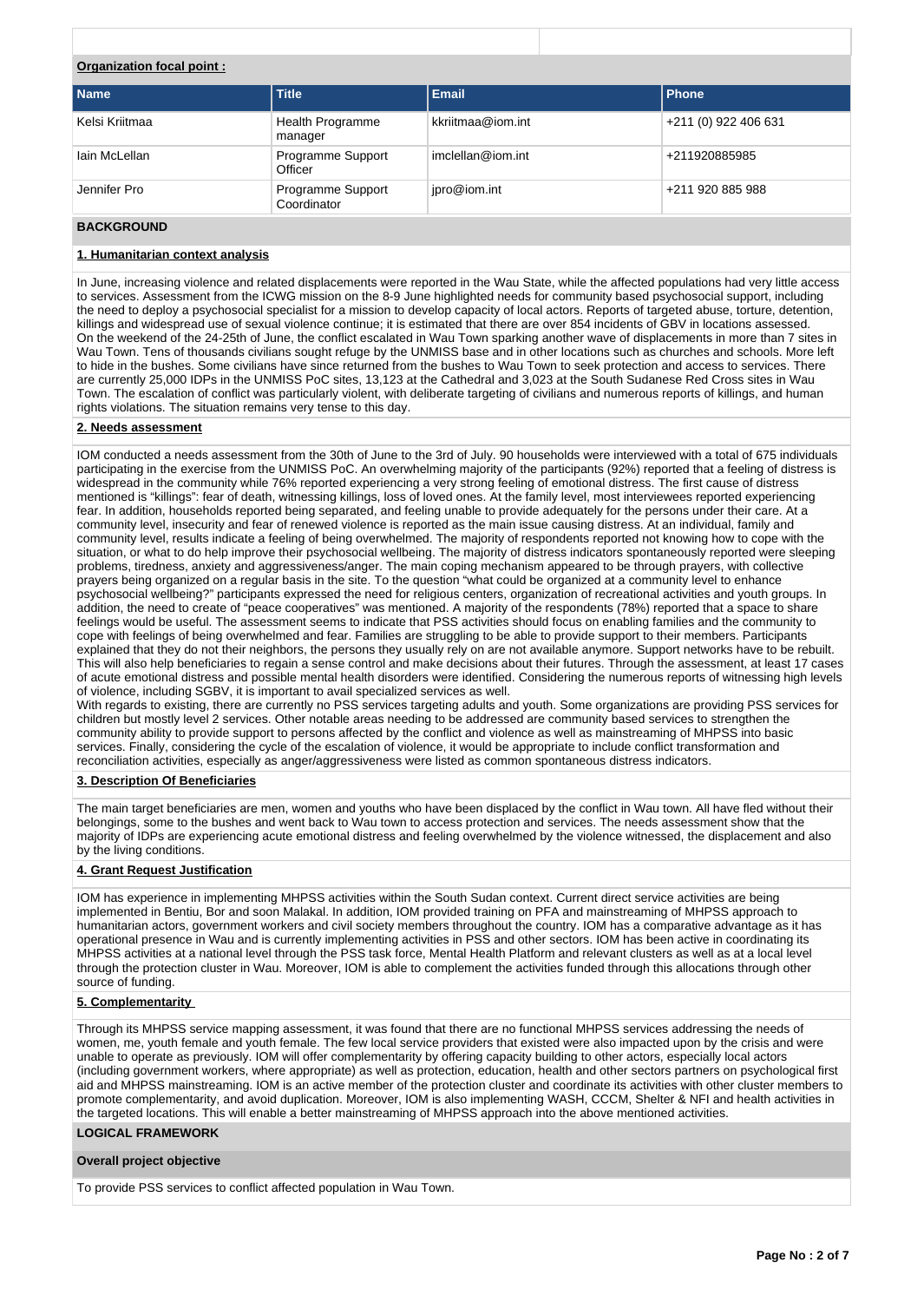| <b>PROTECTION</b>                                                                                                                                                                                                                                                                                                                                                                                                                                                                                      |                                                                                                                                                                                                                                                                              |                                                                                                                                                                                                                                                                                                                                                                                                               |            |                                 |            |       |                     |  |  |  |  |
|--------------------------------------------------------------------------------------------------------------------------------------------------------------------------------------------------------------------------------------------------------------------------------------------------------------------------------------------------------------------------------------------------------------------------------------------------------------------------------------------------------|------------------------------------------------------------------------------------------------------------------------------------------------------------------------------------------------------------------------------------------------------------------------------|---------------------------------------------------------------------------------------------------------------------------------------------------------------------------------------------------------------------------------------------------------------------------------------------------------------------------------------------------------------------------------------------------------------|------------|---------------------------------|------------|-------|---------------------|--|--|--|--|
|                                                                                                                                                                                                                                                                                                                                                                                                                                                                                                        | <b>Cluster objectives</b>                                                                                                                                                                                                                                                    | <b>Strategic Response Plan (SRP) objectives</b>                                                                                                                                                                                                                                                                                                                                                               |            | <b>Percentage of activities</b> |            |       |                     |  |  |  |  |
| and freely                                                                                                                                                                                                                                                                                                                                                                                                                                                                                             | CO2: Quality protection response services<br>are available and can be accessed safely                                                                                                                                                                                        | HRP 2016 SO1: Save lives and alleviate<br>suffering through safe access to services and<br>resources with dignity                                                                                                                                                                                                                                                                                             |            |                                 |            |       | 50                  |  |  |  |  |
| strengthened                                                                                                                                                                                                                                                                                                                                                                                                                                                                                           | CO3: Individuals are supported to achieve<br>solutions and freedom of movement; coping<br>strategies and protection capacities of<br>individuals, communities and local actors are                                                                                           | HRP 2016 SO2: Ensure communities are<br>protected, capable and prepared to cope with<br>significant threats                                                                                                                                                                                                                                                                                                   |            |                                 |            |       |                     |  |  |  |  |
| <b>Contribution to Cluster/Sector Objectives:</b> This projects contributes towards achieving the cluster objectives two and three. Through<br>providing essential psycho social services to vulnerable beneficiaries, IOM will ensure free and safe access to protection strategies that are<br>needed (CO2 / SO1) and will support individuals to achieve solutions and freedom of movement, coping strategies and protection capacities<br>of individuals, communities, and local actors (CO3/SO2). |                                                                                                                                                                                                                                                                              |                                                                                                                                                                                                                                                                                                                                                                                                               |            |                                 |            |       |                     |  |  |  |  |
| <b>Outcome 1</b>                                                                                                                                                                                                                                                                                                                                                                                                                                                                                       |                                                                                                                                                                                                                                                                              |                                                                                                                                                                                                                                                                                                                                                                                                               |            |                                 |            |       |                     |  |  |  |  |
|                                                                                                                                                                                                                                                                                                                                                                                                                                                                                                        | <b>IDPs in Wau Town receive PSS services</b>                                                                                                                                                                                                                                 |                                                                                                                                                                                                                                                                                                                                                                                                               |            |                                 |            |       |                     |  |  |  |  |
| Output 1.1                                                                                                                                                                                                                                                                                                                                                                                                                                                                                             |                                                                                                                                                                                                                                                                              |                                                                                                                                                                                                                                                                                                                                                                                                               |            |                                 |            |       |                     |  |  |  |  |
| <b>Description</b>                                                                                                                                                                                                                                                                                                                                                                                                                                                                                     |                                                                                                                                                                                                                                                                              |                                                                                                                                                                                                                                                                                                                                                                                                               |            |                                 |            |       |                     |  |  |  |  |
|                                                                                                                                                                                                                                                                                                                                                                                                                                                                                                        | PSS services delivered to beneficiaries in Wau Town                                                                                                                                                                                                                          |                                                                                                                                                                                                                                                                                                                                                                                                               |            |                                 |            |       |                     |  |  |  |  |
|                                                                                                                                                                                                                                                                                                                                                                                                                                                                                                        |                                                                                                                                                                                                                                                                              |                                                                                                                                                                                                                                                                                                                                                                                                               |            |                                 |            |       |                     |  |  |  |  |
| <b>Assumptions &amp; Risks</b>                                                                                                                                                                                                                                                                                                                                                                                                                                                                         |                                                                                                                                                                                                                                                                              |                                                                                                                                                                                                                                                                                                                                                                                                               |            |                                 |            |       |                     |  |  |  |  |
|                                                                                                                                                                                                                                                                                                                                                                                                                                                                                                        |                                                                                                                                                                                                                                                                              | Assuming that survivors and individuals are aware of services and seek support services. Also assuming that there is an awareness of the<br>benefit of these community focused services. Finally, we also assume that project trainers are available to work and have access to sites.<br>The risks of the project include outbreaks of conflict and that the community are accessible.                       |            |                                 |            |       |                     |  |  |  |  |
| <b>Activities</b>                                                                                                                                                                                                                                                                                                                                                                                                                                                                                      |                                                                                                                                                                                                                                                                              |                                                                                                                                                                                                                                                                                                                                                                                                               |            |                                 |            |       |                     |  |  |  |  |
| Activity 1.1.1                                                                                                                                                                                                                                                                                                                                                                                                                                                                                         |                                                                                                                                                                                                                                                                              |                                                                                                                                                                                                                                                                                                                                                                                                               |            |                                 |            |       |                     |  |  |  |  |
|                                                                                                                                                                                                                                                                                                                                                                                                                                                                                                        |                                                                                                                                                                                                                                                                              | Assessment: MHPSS service mapping, rapid MHPSS needs and resources assessment in UNMISS PoC.                                                                                                                                                                                                                                                                                                                  |            |                                 |            |       |                     |  |  |  |  |
| Activity 1.1.2                                                                                                                                                                                                                                                                                                                                                                                                                                                                                         |                                                                                                                                                                                                                                                                              |                                                                                                                                                                                                                                                                                                                                                                                                               |            |                                 |            |       |                     |  |  |  |  |
| Lay counseling services                                                                                                                                                                                                                                                                                                                                                                                                                                                                                |                                                                                                                                                                                                                                                                              |                                                                                                                                                                                                                                                                                                                                                                                                               |            |                                 |            |       |                     |  |  |  |  |
| Activity 1.1.3                                                                                                                                                                                                                                                                                                                                                                                                                                                                                         |                                                                                                                                                                                                                                                                              |                                                                                                                                                                                                                                                                                                                                                                                                               |            |                                 |            |       |                     |  |  |  |  |
|                                                                                                                                                                                                                                                                                                                                                                                                                                                                                                        | Provision of specialized psychotherapy                                                                                                                                                                                                                                       |                                                                                                                                                                                                                                                                                                                                                                                                               |            |                                 |            |       |                     |  |  |  |  |
| Activity 1.1.4                                                                                                                                                                                                                                                                                                                                                                                                                                                                                         |                                                                                                                                                                                                                                                                              |                                                                                                                                                                                                                                                                                                                                                                                                               |            |                                 |            |       |                     |  |  |  |  |
|                                                                                                                                                                                                                                                                                                                                                                                                                                                                                                        | developed to address the needs of women, men, male and female youth.                                                                                                                                                                                                         | Establishment of PSS mobile teams: the mobile teams will establish level 2 and level 3 activities such as recreational activities, discussion<br>and support groups. Activities will include use of creative methodologies such as theater, music, plastic arts. Specific groups will be                                                                                                                      |            |                                 |            |       |                     |  |  |  |  |
| Activity 1.1.5                                                                                                                                                                                                                                                                                                                                                                                                                                                                                         |                                                                                                                                                                                                                                                                              |                                                                                                                                                                                                                                                                                                                                                                                                               |            |                                 |            |       |                     |  |  |  |  |
|                                                                                                                                                                                                                                                                                                                                                                                                                                                                                                        |                                                                                                                                                                                                                                                                              | Training of PSS mobile teams: PSS mobile teams will consist of selected IDPs. The PSS mobile team members will be provided with<br>intensive training to build their capacity in provision of basic PSS services. This will encourage a sustainable approach, as once the<br>population moves from the site, they will still be able to use to acquired knowledge and skills within their community.          |            |                                 |            |       |                     |  |  |  |  |
| Activity 1.1.6                                                                                                                                                                                                                                                                                                                                                                                                                                                                                         |                                                                                                                                                                                                                                                                              |                                                                                                                                                                                                                                                                                                                                                                                                               |            |                                 |            |       |                     |  |  |  |  |
|                                                                                                                                                                                                                                                                                                                                                                                                                                                                                                        | capacity in implementing positive conflict resolution mechanisms.                                                                                                                                                                                                            | Establishment of conflict mediation teams, "peace cooperatives": as per the assessment conducted, there is a need to address peace<br>building issues. A conflict mediation officer will assess the best structures to implement to encourage community participation and build its                                                                                                                           |            |                                 |            |       |                     |  |  |  |  |
| Activity 1.1.7                                                                                                                                                                                                                                                                                                                                                                                                                                                                                         |                                                                                                                                                                                                                                                                              |                                                                                                                                                                                                                                                                                                                                                                                                               |            |                                 |            |       |                     |  |  |  |  |
|                                                                                                                                                                                                                                                                                                                                                                                                                                                                                                        |                                                                                                                                                                                                                                                                              | Establishment of MHPSS resource center: the MHPSS resource center will act as a focal point and safe space for beneficiaries to access<br>services, for partners to refer cases or access MHPSS resources and as well as a training venue for MHPSS capacity building. In addition,<br>the center will be open to be used by other actors implementing activities aiming at improving psychosocial wellbeing. |            |                                 |            |       |                     |  |  |  |  |
| Activity 1.1.8                                                                                                                                                                                                                                                                                                                                                                                                                                                                                         |                                                                                                                                                                                                                                                                              |                                                                                                                                                                                                                                                                                                                                                                                                               |            |                                 |            |       |                     |  |  |  |  |
|                                                                                                                                                                                                                                                                                                                                                                                                                                                                                                        | implementation of minimum standards as per the IASC guidelines.                                                                                                                                                                                                              | Training on PFA and MHPSS mainstreaming: requests were received from other actors to build MHPSS activities mainly on PFA. IOM will<br>undertake to provide support in facilitating such requests and organize MHPSS mainstreaming workshop in order to promote the                                                                                                                                           |            |                                 |            |       |                     |  |  |  |  |
| Activity 1.1.9                                                                                                                                                                                                                                                                                                                                                                                                                                                                                         |                                                                                                                                                                                                                                                                              |                                                                                                                                                                                                                                                                                                                                                                                                               |            |                                 |            |       |                     |  |  |  |  |
| each other.                                                                                                                                                                                                                                                                                                                                                                                                                                                                                            | Awareness campaigns, key messaging: in order to raise awareness on MHPSS services available and how to access them. The awareness<br>campaigns will also provide information on stress reactions, how to cope with them, and what can the community do to provide support to |                                                                                                                                                                                                                                                                                                                                                                                                               |            |                                 |            |       |                     |  |  |  |  |
| Activity 1.1.10                                                                                                                                                                                                                                                                                                                                                                                                                                                                                        |                                                                                                                                                                                                                                                                              |                                                                                                                                                                                                                                                                                                                                                                                                               |            |                                 |            |       |                     |  |  |  |  |
|                                                                                                                                                                                                                                                                                                                                                                                                                                                                                                        | Regular weekly reporting and monitoring activities.                                                                                                                                                                                                                          |                                                                                                                                                                                                                                                                                                                                                                                                               |            |                                 |            |       |                     |  |  |  |  |
| <b>Indicators</b>                                                                                                                                                                                                                                                                                                                                                                                                                                                                                      |                                                                                                                                                                                                                                                                              |                                                                                                                                                                                                                                                                                                                                                                                                               |            |                                 |            |       |                     |  |  |  |  |
|                                                                                                                                                                                                                                                                                                                                                                                                                                                                                                        |                                                                                                                                                                                                                                                                              |                                                                                                                                                                                                                                                                                                                                                                                                               |            | <b>End cycle beneficiaries</b>  |            |       | <b>End</b><br>cycle |  |  |  |  |
| Code                                                                                                                                                                                                                                                                                                                                                                                                                                                                                                   | <b>Cluster</b>                                                                                                                                                                                                                                                               | <b>Indicator</b>                                                                                                                                                                                                                                                                                                                                                                                              | <b>Men</b> | <b>Women</b>                    | <b>Boy</b> | Girls | <b>Target</b>       |  |  |  |  |

Indicator 1.1.1 PROTECTION Frontline services # of children reached with

community-based PSS

| Indicator 1.1.2 | <b>PROTECTION</b> | Frontline services # of caregivers reached with<br><sup>⊥</sup> communitv-based PSS | 8,580 | 10.663 |  |
|-----------------|-------------------|-------------------------------------------------------------------------------------|-------|--------|--|

10,400

5,00 0 5,40 0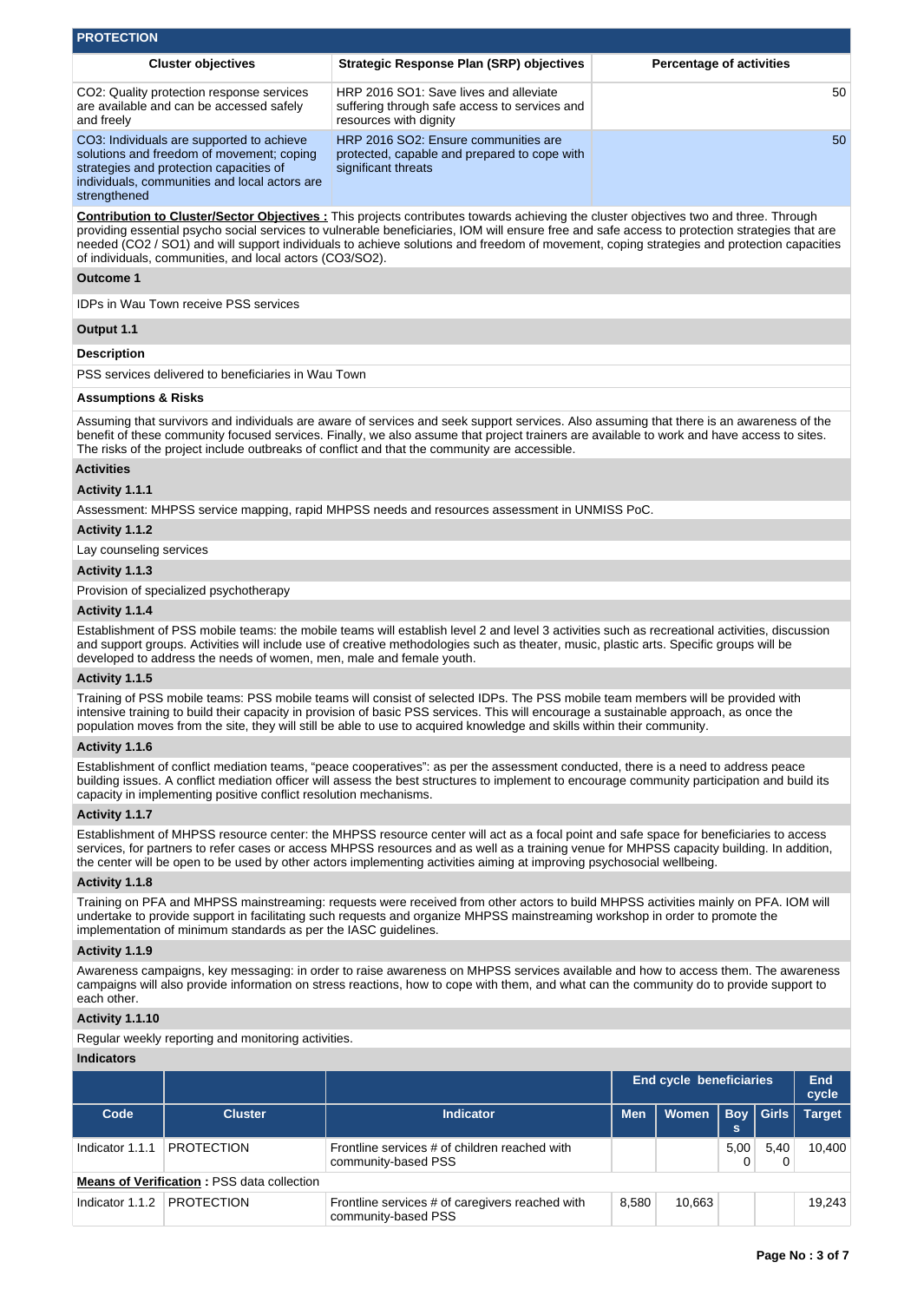|                              | <b>Means of Verification: PSS data collection and verifications</b> |                                                                                                       |  |  |     |  |  |  |
|------------------------------|---------------------------------------------------------------------|-------------------------------------------------------------------------------------------------------|--|--|-----|--|--|--|
| Indicator 1.1.3   PROTECTION |                                                                     | # of humanitarian actors, civil society and<br>community members trained on PFA and MHPSS<br>approach |  |  | 100 |  |  |  |
|                              | <b>Means of Verification: IOM internal records</b>                  |                                                                                                       |  |  |     |  |  |  |
| Indicator 1.1.4   PROTECTION |                                                                     | Frontline services # of protection monitoring visits<br>or safety audits in the targeted locations    |  |  | 24  |  |  |  |
|                              | <b>Means of Verification: IOM internal records</b>                  |                                                                                                       |  |  |     |  |  |  |
| <b>Additional Targets:</b>   |                                                                     |                                                                                                       |  |  |     |  |  |  |

# **M & R**

# **Monitoring & Reporting plan**

The activities will be monitored through weekly internal reporting that conatins data collected on a weekly basis. The reporting will be based on the case registers of beneficiaries attending counseling and attendance register of group meetings. In addition, there will be a record of cases referred and assisted. With regards to capacity building, pre and post questionnaires as well as attendance registers and evaluation forms will be used when facilitating trainings. Finally, Pre and Post testing will be used to inform reports with regards to knowledge acquired and how to improve training. Beneficiaries will be requested to provide feedback with regards to their satisfaction with the services provided. Satisfaction will be analysed to improve services and accessibility. The psychologist will be responsible to oversee the activities, under the guidance of the MHPSS project manager and the head of sub-office in Wau. A monthly report will be collated to provide a trend analysis of identified cases over the period of the project.

# **Workplan**

| Activitydescription                                                                                                                                                                                                                                                                                            | Year |   |  |  |  |    | 9            |    | 10   11   12          |   |
|----------------------------------------------------------------------------------------------------------------------------------------------------------------------------------------------------------------------------------------------------------------------------------------------------------------|------|---|--|--|--|----|--------------|----|-----------------------|---|
| Activity 1.1.1: Assessment: MHPSS service mapping, rapid MHPSS needs and<br>resources assessment in UNMISS PoC.                                                                                                                                                                                                | 2016 |   |  |  |  | X  |              |    |                       |   |
|                                                                                                                                                                                                                                                                                                                | 2017 |   |  |  |  |    |              |    |                       |   |
| Activity 1.1.10: Regular weekly reporting and monitoring activities.                                                                                                                                                                                                                                           | 2016 |   |  |  |  |    |              |    | $x \times x \times x$ |   |
|                                                                                                                                                                                                                                                                                                                | 2017 | X |  |  |  |    |              |    |                       |   |
| Activity 1.1.2: Lay counseling services                                                                                                                                                                                                                                                                        | 2016 |   |  |  |  |    | X            | X. | $X$ $X$               |   |
|                                                                                                                                                                                                                                                                                                                | 2017 | X |  |  |  |    |              |    |                       |   |
| Activity 1.1.3: Provision of specialized psychotherapy                                                                                                                                                                                                                                                         | 2016 |   |  |  |  |    | X            | X. | $X$ $X$               |   |
|                                                                                                                                                                                                                                                                                                                | 2017 | X |  |  |  |    |              |    |                       |   |
| Activity 1.1.4: Establishment of PSS mobile teams: the mobile teams will establish level<br>2 and level 3 activities such as recreational activities, discussion and support groups.                                                                                                                           | 2016 |   |  |  |  | X  |              | X  |                       | X |
| Activities will include use of creative methodologies such as theater, music, plastic arts.<br>Specific groups will be developed to address the needs of women, men, male and<br>female youth.                                                                                                                 |      |   |  |  |  |    |              |    |                       |   |
| Activity 1.1.5: Training of PSS mobile teams: PSS mobile teams will consist of selected<br>IDPs. The PSS mobile team members will be provided with intensive training to build                                                                                                                                 |      |   |  |  |  |    | X            |    | X                     |   |
| their capacity in provision of basic PSS services. This will encourage a sustainable<br>approach, as once the population moves from the site, they will still be able to use to<br>acquired knowledge and skills within their community.                                                                       | 2017 | X |  |  |  |    |              |    |                       |   |
| Activity 1.1.6: Establishment of conflict mediation teams, "peace cooperatives": as per<br>the assessment conducted, there is a need to address peace building issues. A conflict                                                                                                                              | 2016 |   |  |  |  |    | X.           | X. | $X$ $X$               |   |
| mediation officer will assess the best structures to implement to encourage community<br>participation and build its capacity in implementing positive conflict resolution<br>mechanisms.                                                                                                                      | 2017 | X |  |  |  |    |              |    |                       |   |
| Activity 1.1.7: Establishment of MHPSS resource center: the MHPSS resource center<br>will act as a focal point and safe space for beneficiaries to access services, for partners                                                                                                                               | 2016 |   |  |  |  | X. | $\mathsf{X}$ |    | $x \times x$          |   |
| to refer cases or access MHPSS resources and as well as a training venue for MHPSS<br>capacity building. In addition, the center will be open to be used by other actors<br>implementing activities aiming at improving psychosocial wellbeing.                                                                | 2017 | X |  |  |  |    |              |    |                       |   |
| Activity 1.1.8: Training on PFA and MHPSS mainstreaming: requests were received<br>from other actors to build MHPSS activities mainly on PFA. IOM will undertake to                                                                                                                                            | 2016 |   |  |  |  | X. | $\mathsf{X}$ | X. | $x \times$            |   |
| provide support in facilitating such requests and organize MHPSS mainstreaming<br>workshop in order to promote the implementation of minimum standards as per the<br>IASC guidelines.                                                                                                                          |      | X |  |  |  |    |              |    |                       |   |
| Activity 1.1.9: Awareness campaigns, key messaging: in order to raise awareness on<br>MHPSS services available and how to access them. The awareness campaigns will<br>also provide information on stress reactions, how to cope with them, and what can the<br>community do to provide support to each other. |      |   |  |  |  | X  |              | X  |                       | X |
|                                                                                                                                                                                                                                                                                                                |      |   |  |  |  |    |              |    |                       |   |
| <b>OTHER INFO</b>                                                                                                                                                                                                                                                                                              |      |   |  |  |  |    |              |    |                       |   |

# **Accountability to Affected Populations**

The project is designed to enhance community participation throughout its different phases: assessment, development, implementation and evaluation. Throughout each stage, community members will be consulted though focus groups to monitor the appropriateness of the project. In addition, the affected population will not only be recipient of services but also active service providers, enabling their input into the projects. The conflict resolution teams will specifically focus on engaging with the affected population to elicit their perceptions, fears and understanding and responding to these through 2 way communication channels. In addition, feedback from the beneficiaries will be elicited so as to assess satisfaction with services provided and adjust accordingly.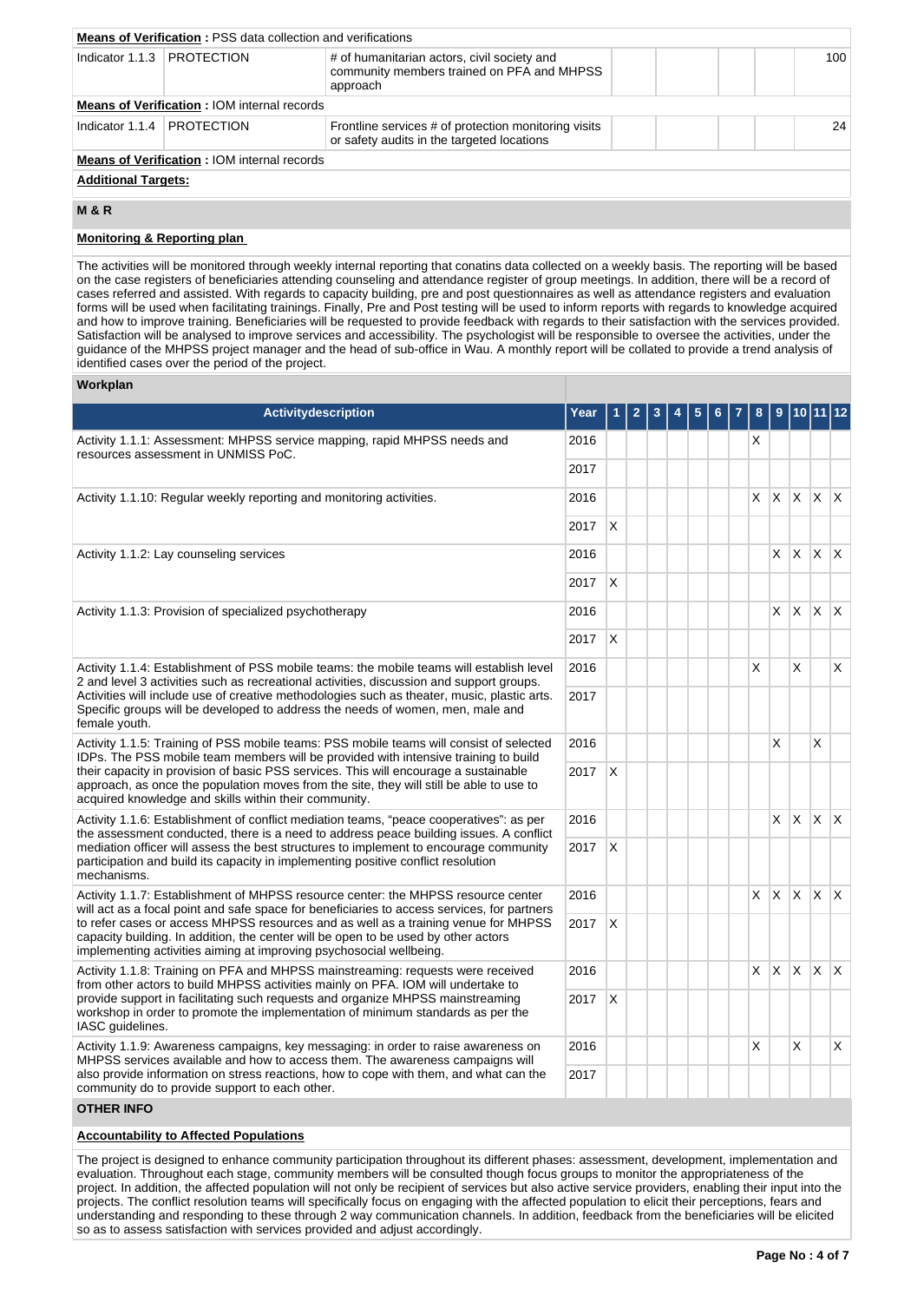# **Implementation Plan**

This project will be implemented in line with IOM regulations and also in line with the Health and PSS Units. The overall coordination of the programme manager is critical to the success of the project and the manager will coordinate with the current humanitarian infrastructure in place. Any issues that arise through the regular monitoring and evaluation of the project will be responded to in real time and any difficulties in implementation will be raised with the relevant cluster and/or sub cluster. If there will be any deadlines or concerns with project resources or timing, CHF and OCHA will be consulted in good time.

#### **Coordination with other Organizations in project area**

| Name of the organization                 | Areas/activities of collaboration and rationale                                                       |
|------------------------------------------|-------------------------------------------------------------------------------------------------------|
| <b>Protection Cluster</b>                | Programming, strategy, policy guidance, implementation, security, protection issues<br>and protocols. |
| <b>Environment Marker Of The Project</b> |                                                                                                       |

A+: Neutral Impact on environment with mitigation or enhancement

#### **Gender Marker Of The Project**

2a-The project is designed to contribute significantly to gender equality

#### **Justify Chosen Gender Marker Code**

Gender has been taken into account in the initial assessments, planning, project implementation, and data gathering. Specific interventions will target the needs of women and female youth as well male youth. Females were and still are at high risks of gender based violence. Experience has shown that in order to maximize women's participation it is important to combine PSS services with activities that promote social networking and are productive. Careful attention will also be made to recruit PSS mobile team members in a gender balance manner. In similar context, male youth have been flagged as a high risk category, not only for their own protection needs but also as potentially threatening the protection of other IDPs. It is crucial that their needs are addressed. Capacity building will be implemented in a way that promotes gender balance so as to increase service accessibility for both genders. GBV issues will be integrated into capacity building in order to contribute to the identification, referral and response to the needs of survivors of gender based violence. With regards to monitoring, data collected will be disaggregated by gender in order to assess the impact of the activities on both genders.

## **Protection Mainstreaming**

The project will include protection mainstreaming in ensuring access to services to most vulnerable through the establishment of psychosocial mobile teams who will conduct outreach campaigns. In addition, all psychosocial mobile team members will be trained on protection mechanisms and referrals pathways. It is expected that there will be strong coordination with protection actors in order to promote protection mainstreaming. For instance, input from protection actors were requested when developing key messaging in order to ensure mainstreaming and coherence of messages.

#### **Country Specific Information**

## **Safety and Security**

The safety and security of all beneficiaries and staff is taken seriously. Staff security and safety is coordinated through IOMs staff security unit, and falls under the guidance of IOM procedures and UNDSS protocols. Beneficiary safety and security is of utmost importance. psycho-social issues are very sensitive. Staff working with beneficiaries are trained of correct procedures to reduce any negative impacts. Community projects are community led and coordinated. Any issues with safety or security will be coordinated among community members and resolved in the most pragmatic fashion.

## **Access**

Access issues will be coordinated with UNDSS and IOM internal security protocols. Thus far IOM has been able to mitigate any issues with access in Wau town. Any issues that arise will be coordinated part of a multi agency response. Flight Safety Assurances have been granted for Wau, and any issues with clearance will be coordinated with WFP and the Logistics cluster, and OCHA.

# **BUDGET**

| Code | <b>Budget Line Description</b>                                                                                                                            | D /<br>s | Quantit<br>v | Unit <br>cost            | <b>Duration</b><br><b>Recurrance</b> | % charged Total Cost<br>to CHF |           |
|------|-----------------------------------------------------------------------------------------------------------------------------------------------------------|----------|--------------|--------------------------|--------------------------------------|--------------------------------|-----------|
|      | <b>Staff and Other Personnel Costs</b>                                                                                                                    |          |              |                          |                                      |                                |           |
| 1.1  | International Program Manager P3 x 1, based in Juba<br>with travel                                                                                        | D        |              | 16,0<br>00.0<br>0        | 6                                    | 10%                            | 9,600.00  |
|      | <b>MHPSS</b> International Staff                                                                                                                          |          |              |                          |                                      |                                |           |
| 1.2  | National pogramme staff G5 x 1, based in Wau                                                                                                              | D        |              | 2,30<br>0.00             | 6                                    | 100%                           | 13,800.00 |
|      | <b>MHPSS National Staff</b>                                                                                                                               |          |              |                          |                                      |                                |           |
| 1.3  | International support staff (finance, admin, HR, PSU,<br>logistics and procurment)                                                                        | s        | 9            | 16,0<br>00.0<br>$\Omega$ | 6                                    | 1%                             | 8,640.00  |
|      | Support staff that assist with various aspects of the project. This project will only charge 1% of the overall collective cost of<br>these support staff. |          |              |                          |                                      |                                |           |
| 1.4  | National staff (finance, admin, HR, PSU, logistics and<br>procurment)                                                                                     | s        | 18           | 2,30<br>0.00             | 6                                    | 2%                             | 4,968.00  |
|      | Support staff that assist with various aspects of the project. This project will only charge 2% of the overall collective cost of<br>these support staff. |          |              |                          |                                      |                                |           |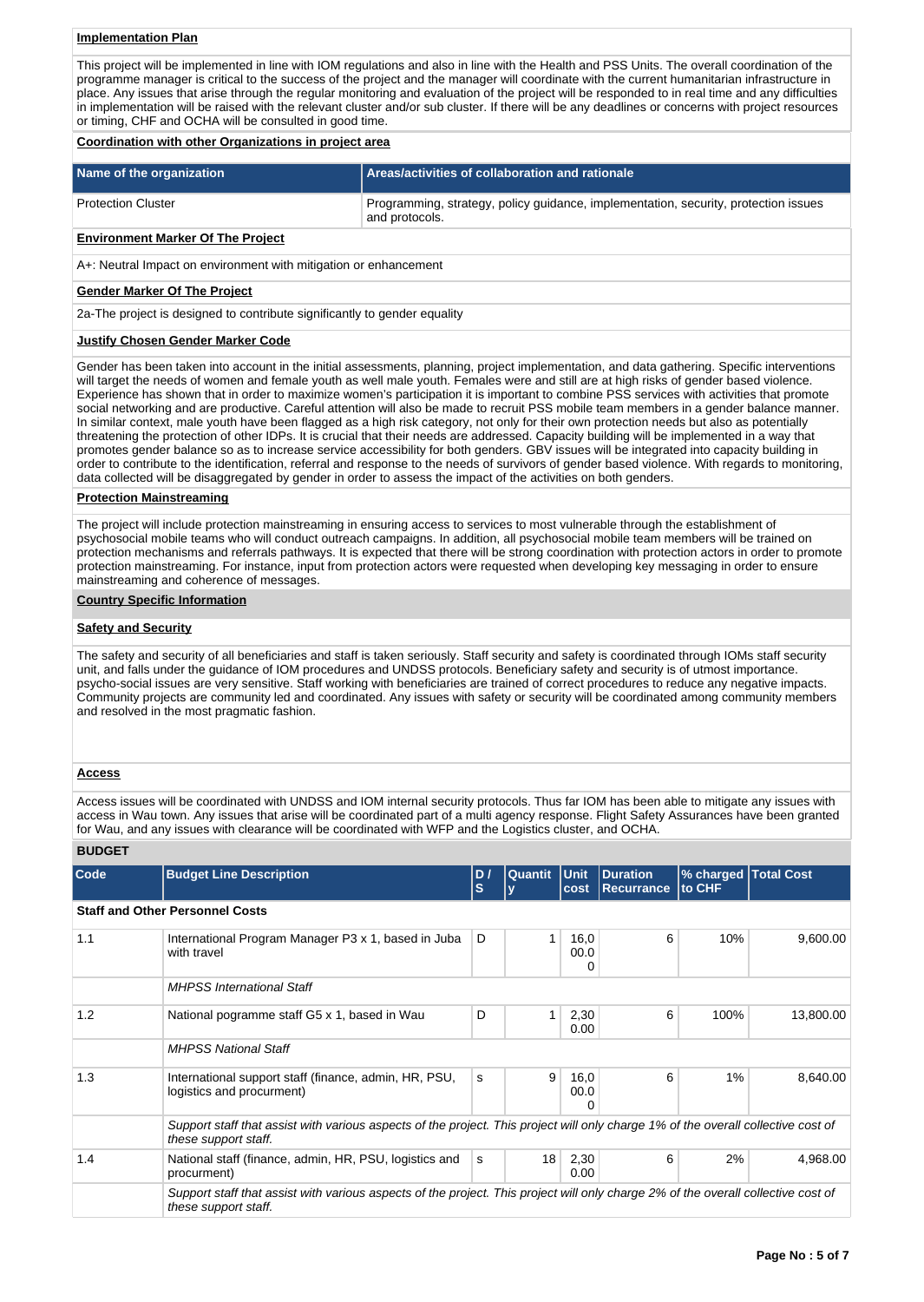| 1.5                         | Pyschologist                                                                                                                                                                                                                     | D           | $\mathbf{1}$ | 9,10<br>0.00       | 5            | 100% | 45,500.00 |
|-----------------------------|----------------------------------------------------------------------------------------------------------------------------------------------------------------------------------------------------------------------------------|-------------|--------------|--------------------|--------------|------|-----------|
|                             | Consultant, based in Wau                                                                                                                                                                                                         |             |              |                    |              |      |           |
| 1.6                         | <b>PSS Training Specialist</b>                                                                                                                                                                                                   | D           | 1            | 9,10<br>0.00       | 6            | 5%   | 2,730.00  |
|                             | Consultant, roving                                                                                                                                                                                                               |             |              |                    |              |      |           |
| 1.7                         | <b>Conflict Resolution Specialist</b>                                                                                                                                                                                            | D           | $\mathbf{1}$ | 9,10<br>0.00       | 6            | 5%   | 2,730.00  |
|                             | Consultant, roving                                                                                                                                                                                                               |             |              |                    |              |      |           |
|                             | <b>Section Total</b>                                                                                                                                                                                                             |             |              |                    |              |      | 87,968.00 |
|                             | Supplies, Commodities, Materials                                                                                                                                                                                                 |             |              |                    |              |      |           |
| 2.1                         | Pschosocial actitivy supplies and materials                                                                                                                                                                                      | D           | 1            | 2,18<br>6.49       | 6            | 100% | 13,118.94 |
|                             | Materials needed to for the group activities, based on identified needs and forms of PSS: can be embroidery materials,<br>materials to build music instruments, etc                                                              |             |              |                    |              |      |           |
| 2.2                         | Visibility materials                                                                                                                                                                                                             | D           | $\mathbf{1}$ | 1,50<br>0.00       | $\mathbf{1}$ | 100% | 1.500.00  |
|                             | <b>Section Total</b>                                                                                                                                                                                                             |             |              |                    |              |      | 14,618.94 |
| <b>Equipment</b>            |                                                                                                                                                                                                                                  |             |              |                    |              |      |           |
| 3.1                         |                                                                                                                                                                                                                                  | D           |              |                    | 1            | 100% |           |
|                             | Programme IT Equipment<br>laptops, cameras and general IT materials for programming                                                                                                                                              |             | 1            | 1,40<br>0.00       |              |      | 1,400.00  |
|                             | <b>Section Total</b>                                                                                                                                                                                                             |             |              |                    |              |      | 1,400.00  |
| <b>Contractual Services</b> |                                                                                                                                                                                                                                  |             |              |                    |              |      |           |
|                             |                                                                                                                                                                                                                                  |             |              |                    |              |      |           |
| 4.1                         | <b>Community Counselling</b>                                                                                                                                                                                                     | D           | 3            | 150.<br>00         | 6            | 100% | 2,700.00  |
|                             | PSS mobile team supervisor /focal point                                                                                                                                                                                          |             |              |                    |              |      |           |
| 4.2                         | <b>Pschosocial Mobile Support</b>                                                                                                                                                                                                | D           | 25           | 60.0<br>0          | 6            | 100% | 9,000.00  |
|                             | PSS mobile team members                                                                                                                                                                                                          |             |              |                    |              |      |           |
|                             | <b>Section Total</b>                                                                                                                                                                                                             |             |              |                    |              |      | 11,700.00 |
| <b>Travel</b>               |                                                                                                                                                                                                                                  |             |              |                    |              |      |           |
| 5.1                         | Travel                                                                                                                                                                                                                           | D           | 3            | 500.<br>00         | $\mathbf{1}$ | 100% | 1,500.00  |
|                             |                                                                                                                                                                                                                                  |             |              |                    |              |      |           |
| 5.2                         | <b>DSA</b>                                                                                                                                                                                                                       | D           | 3            | 142.<br>86         | 7            | 100% | 3,000.06  |
|                             | <b>Section Total</b>                                                                                                                                                                                                             |             |              |                    |              |      | 4,500.06  |
|                             | <b>General Operating and Other Direct Costs</b>                                                                                                                                                                                  |             |              |                    |              |      |           |
| 7.1                         | PSS Resource centers operations                                                                                                                                                                                                  | D           | $\mathbf{1}$ | 5,00               | $\mathbf{1}$ | 100% | 5,000.00  |
|                             | PSS Center operations based on average monthlu expenditure in other locations, monthly cost include repair of                                                                                                                    |             |              | 0.00               |              |      |           |
|                             | infrastructure and supplies as needed                                                                                                                                                                                            |             |              |                    |              |      |           |
| 7.2                         | Office Rent, Maintenance, Utilities and Other Common<br>Costs                                                                                                                                                                    | S           | 1            | 125,<br>000.<br>00 | 6            | 1%   | 3,750.00  |
|                             | Shared costs are directly linked to the project implementation, based on well-justified, reasonable and fair allocation<br>system. Rent, cleaning, water, electricity. Project only charged .50% of entire costs for the mission |             |              |                    |              |      |           |
| 7.3                         | Security and Shared Radio Room costs                                                                                                                                                                                             | S           | $\mathbf{1}$ | 145,<br>000.<br>00 | 6            | 1%   | 4,350.00  |
|                             | Security and common radio costs, project charged .50% of entire mission's yearly costs                                                                                                                                           |             |              |                    |              |      |           |
| 7.4                         | <b>Vehicle Running Costs</b>                                                                                                                                                                                                     | $\mathsf S$ | $\mathbf{1}$ | 110,<br>000.<br>00 | 6            | 1%   | 3,300.00  |